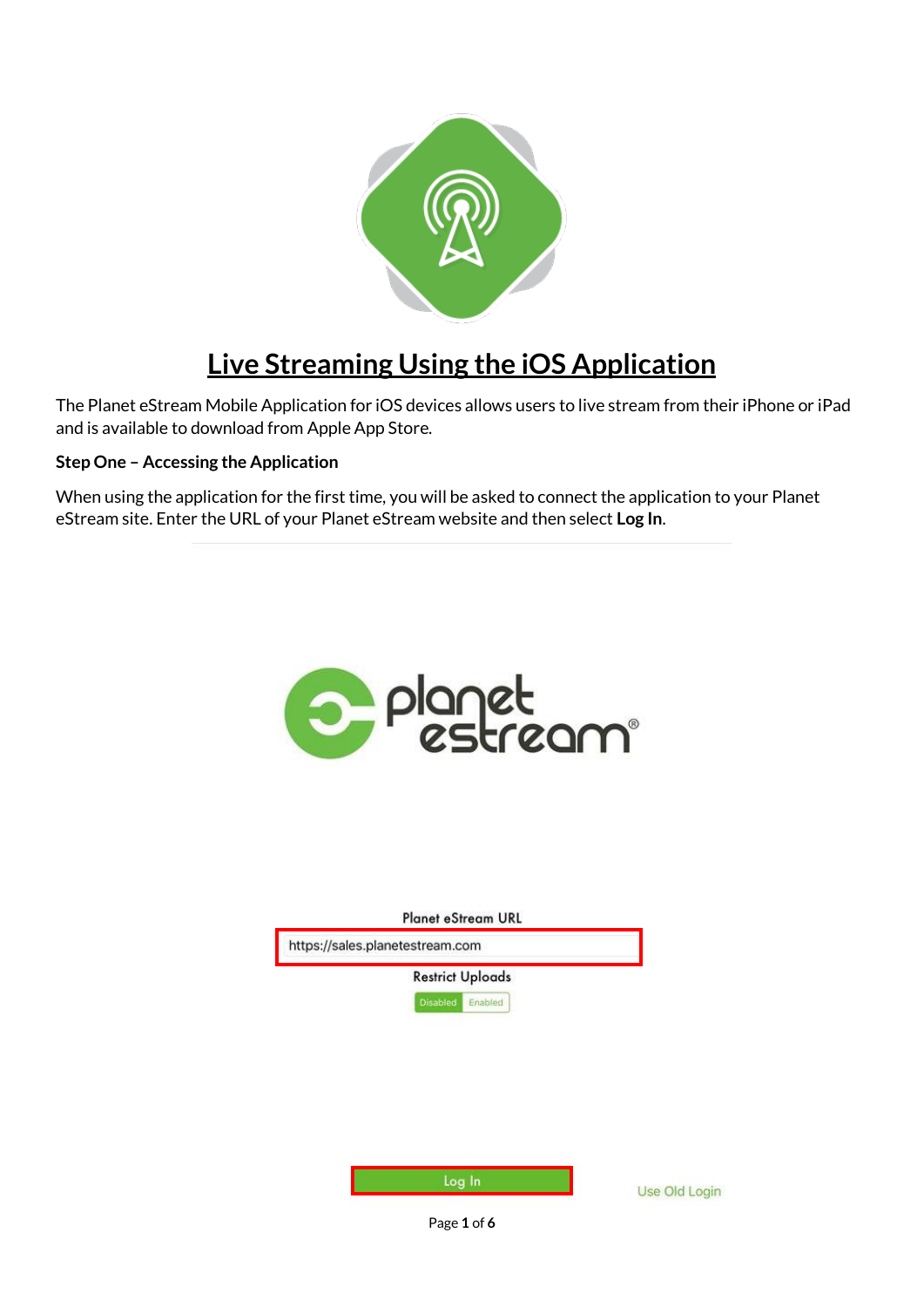Once you have selected **Log In**, you will be presented with a window which requires you to enter your Planet eStream user credentials. These are your normal log in details that you would use to enter your eStream site:

|      | 10:20 Thu 9 Apr                      |                      |              | <b><math>\approx</math> 100% ■■</b> |
|------|--------------------------------------|----------------------|--------------|-------------------------------------|
| Back |                                      | Planet eStream Login |              |                                     |
|      |                                      |                      |              |                                     |
|      |                                      |                      |              |                                     |
|      |                                      |                      |              |                                     |
|      |                                      |                      |              |                                     |
|      |                                      |                      |              |                                     |
|      |                                      |                      |              |                                     |
|      |                                      |                      |              |                                     |
|      |                                      |                      |              |                                     |
|      |                                      |                      |              |                                     |
|      |                                      |                      |              |                                     |
|      |                                      |                      |              |                                     |
|      |                                      |                      |              |                                     |
|      |                                      |                      |              |                                     |
|      |                                      |                      |              |                                     |
|      |                                      |                      |              |                                     |
|      |                                      |                      |              |                                     |
|      |                                      |                      |              |                                     |
|      | Enter Credentials<br><b>Usiniana</b> |                      |              |                                     |
|      |                                      |                      |              |                                     |
|      | Password                             |                      |              |                                     |
|      |                                      |                      | cancel Loght |                                     |
|      |                                      |                      |              |                                     |
|      |                                      |                      |              |                                     |
|      |                                      |                      |              |                                     |
|      |                                      |                      |              |                                     |
|      |                                      |                      |              |                                     |
|      |                                      |                      |              |                                     |
|      |                                      |                      |              |                                     |
|      |                                      |                      |              |                                     |
|      |                                      |                      |              |                                     |
|      |                                      |                      |              |                                     |
|      |                                      |                      |              |                                     |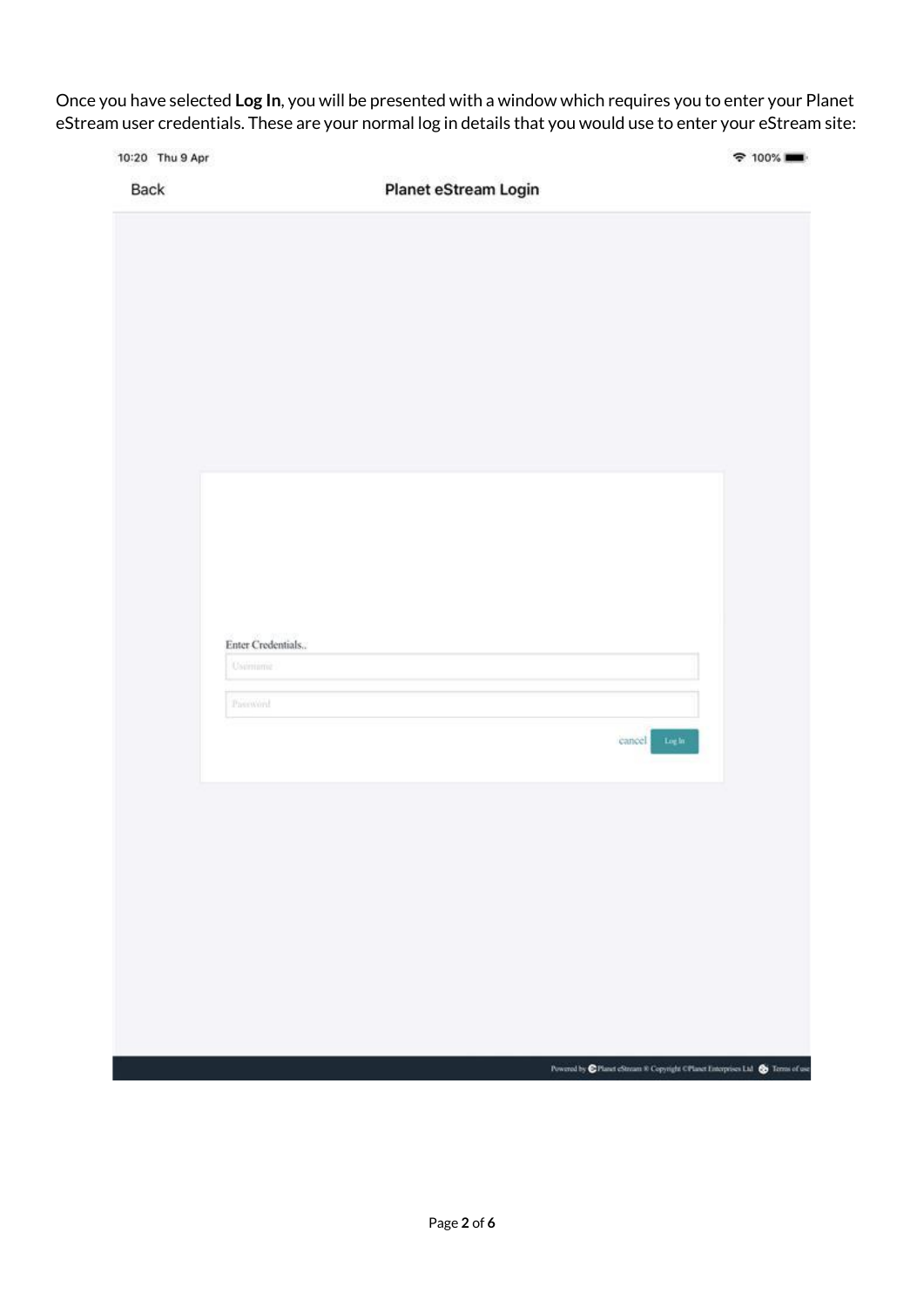## **Step Two – Start the Live Stream**

After you have successfully logged into the application, you will be presented with a series of options, depending on your user rights. These are Record and Upload, Upload Video, Photo Library and Stream Video.

**Stream Video** allows you send live streams to your Planet eStream site directly from your mobile device cameras.

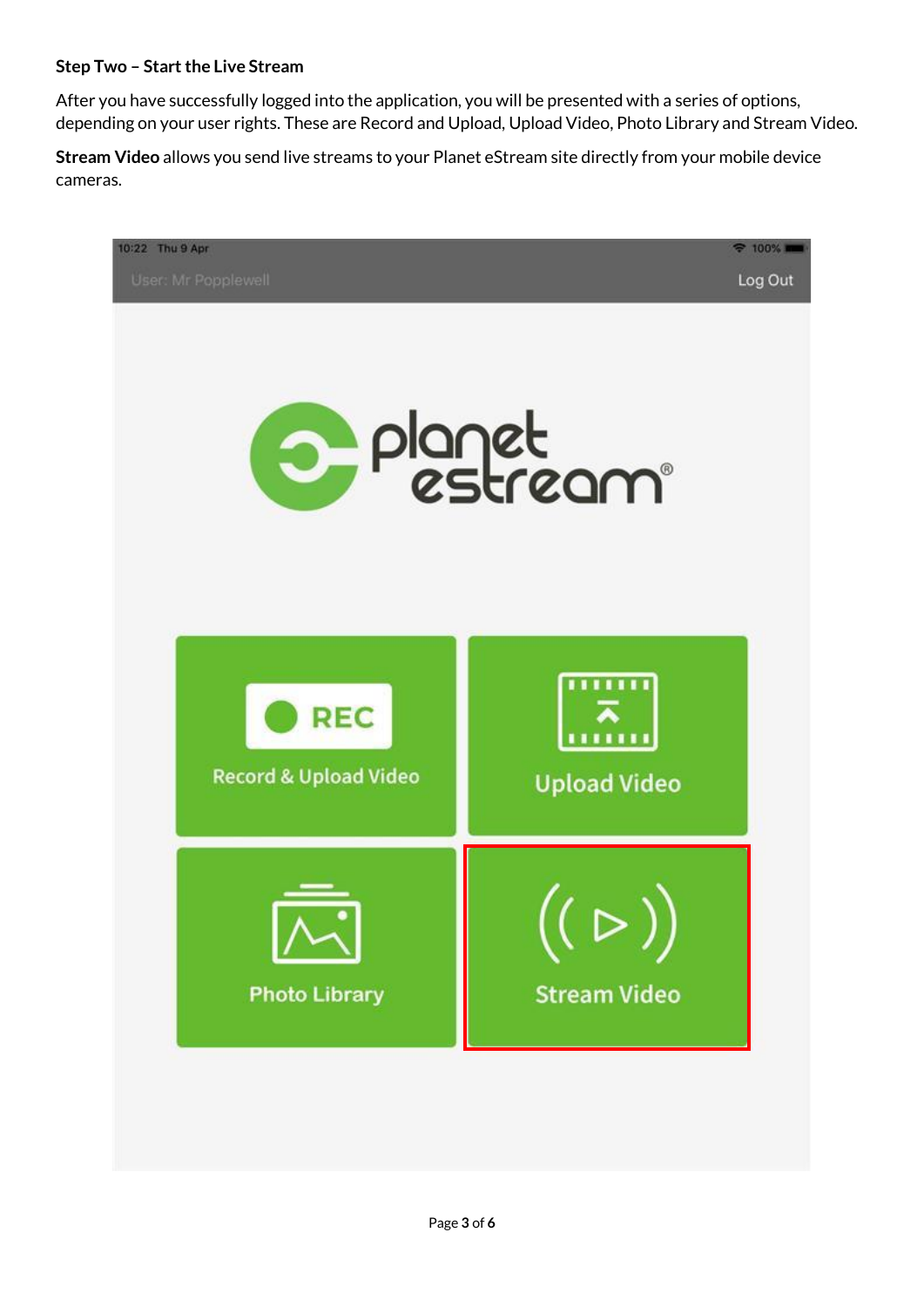Once you have selected **Stream Video**, you can give your new live stream a title and description and assign it to a Publishing Policy. You also have two further options.

**Save and Upload** keeps a copy of the live stream as a video on your device with you can subsequently upload to your Planet eStream site. Select this if you want a copy of the stream.

**Adaptive Bitrate** is recommended for poor internet connections to ensure a stable stream. In most cases you can leave this off.

Click **Start Stream** to initiate the live stream. Please note the message about orientation at the bottom of the page.

| 14:09 Fri 17 Apr |                          |                                                                                                                           | $\widehat{\bullet}$ 66% $\blacksquare$ |
|------------------|--------------------------|---------------------------------------------------------------------------------------------------------------------------|----------------------------------------|
| $\bigwedge$ Back |                          | <b>Live Streaming</b>                                                                                                     |                                        |
|                  |                          | Title                                                                                                                     |                                        |
|                  | Live Stream              |                                                                                                                           |                                        |
|                  |                          | Description                                                                                                               |                                        |
|                  |                          |                                                                                                                           |                                        |
|                  |                          |                                                                                                                           |                                        |
|                  |                          |                                                                                                                           |                                        |
|                  |                          |                                                                                                                           |                                        |
|                  |                          |                                                                                                                           |                                        |
|                  | <b>Publishing Policy</b> | <b>Global Content</b><br>Marketing                                                                                        |                                        |
|                  |                          | test1                                                                                                                     |                                        |
|                  |                          | Local Content<br>Signage Content                                                                                          |                                        |
|                  |                          |                                                                                                                           |                                        |
|                  |                          | Save and Upload                                                                                                           |                                        |
|                  |                          |                                                                                                                           |                                        |
|                  |                          | <b>Adaptive Bitrate</b>                                                                                                   |                                        |
|                  |                          |                                                                                                                           |                                        |
|                  |                          |                                                                                                                           |                                        |
|                  |                          | <b>Start Stream</b>                                                                                                       |                                        |
|                  |                          |                                                                                                                           |                                        |
|                  |                          |                                                                                                                           |                                        |
|                  |                          | Please start recording in the preferred orientation. You can<br>switch orientation during streaming, however the original |                                        |
|                  |                          | aspect ratio will be retained.                                                                                            |                                        |
|                  |                          |                                                                                                                           |                                        |
|                  |                          |                                                                                                                           |                                        |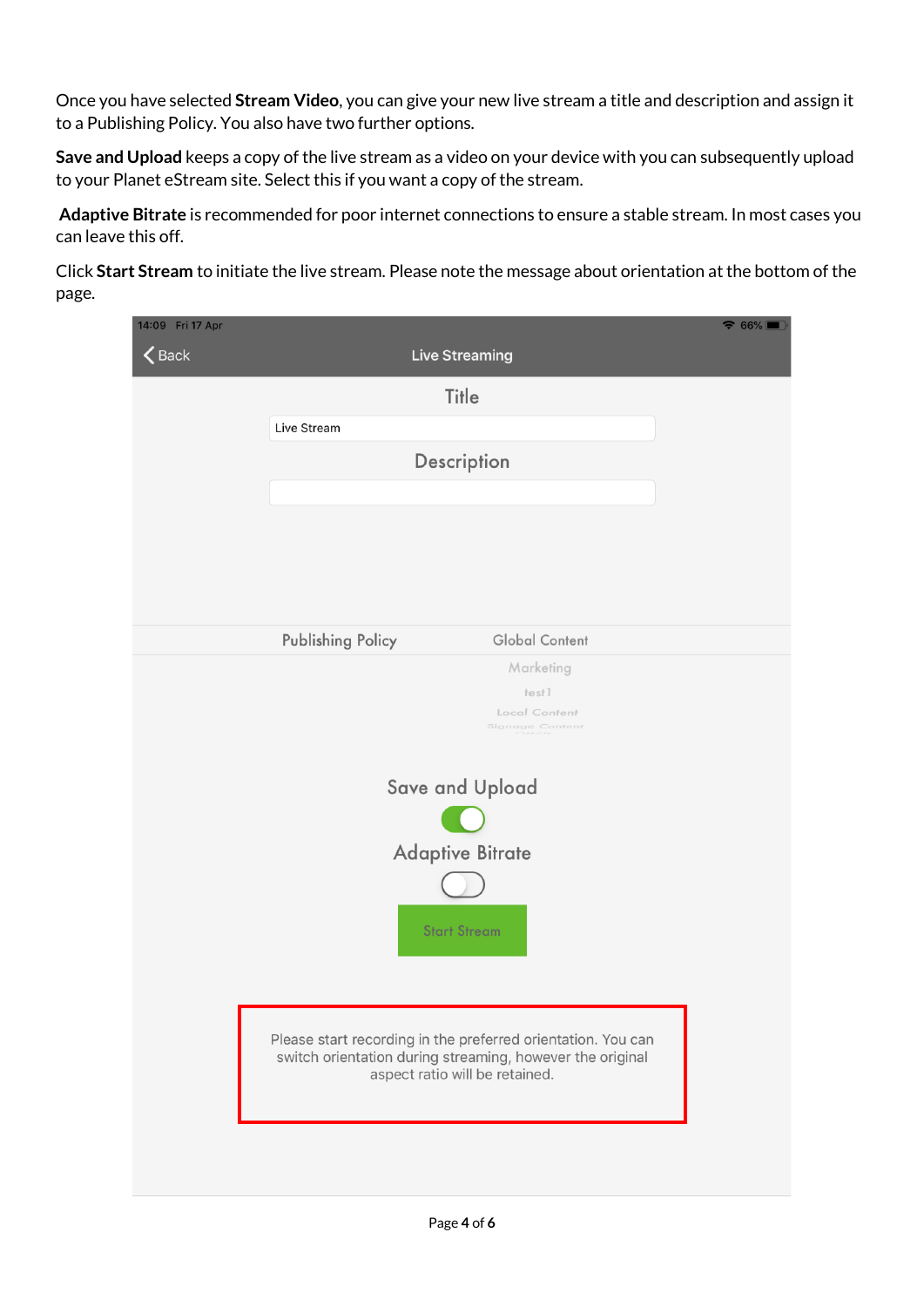Your stream will start automatically, you can swap cameras between front and rear facing using the camera icon in the top right-hand corner.

To view the stream, navigate to your Planet eStream site and select **View > Live Streams.** 

To end the live stream select **Stop.**